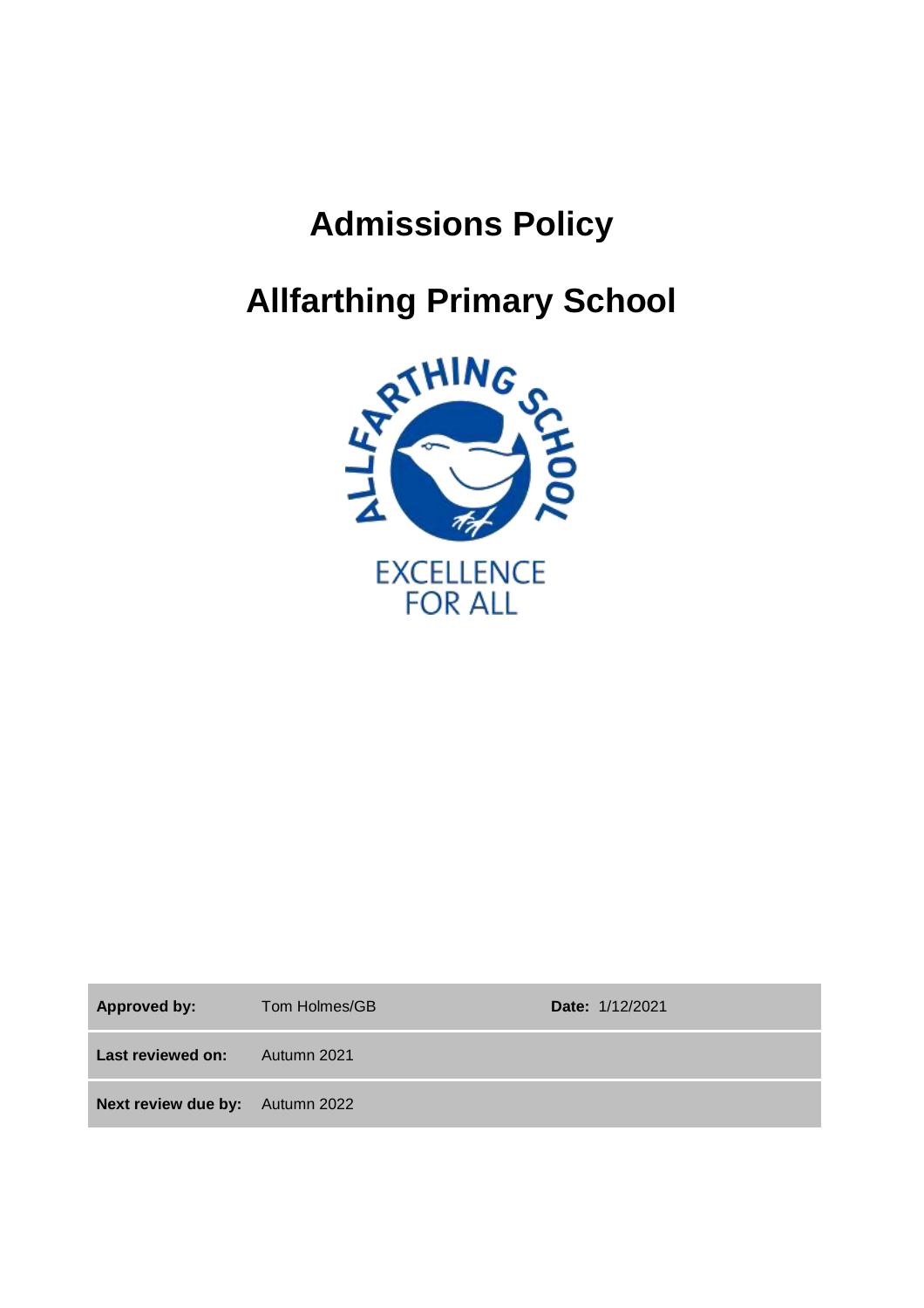# **Contents**

**…………………………………………………………………………………………………………………………….**

**1. Aims** 

This policy aims to:

- Explain **how to apply** for a place at the school
- Set out the school's **arrangements for allocating places to the pupils** who apply
- Explain **how to appeal** against a decision not to offer your child a place

#### **2. Legislation and statutory requirements**

This policy is based on the following advice from the Department for Education (DfE):

- [School Admissions Code](https://www.gov.uk/government/publications/school-admissions-code--2)
- [School Admission Appeals Code](https://www.gov.uk/government/publications/school-admissions-appeals-code)

The school is required to comply with these codes, and with the law relating to admissions as set out in the School [Standards and Framework Act 1998.](http://www.legislation.gov.uk/ukpga/1998/31/contents)

#### **3. Definitions**

*.*

The **normal admissions round** is the period during which parents can apply for state-funded school places at the school's normal point of entry, using the common application form provided by their home local authority.

**Looked after children** are children who, at the time of making an application to a school, are:

- In the care of a local authority, or
- Being provided with accommodation by a local authority in exercise of its social services functions

**Previously looked after children** are children who were looked after, but ceased to be so because they:

- Were adopted under the Adoption Act 1976 or the Adoption and Children Act 2002, or
- Became subject to a child arrangements order, or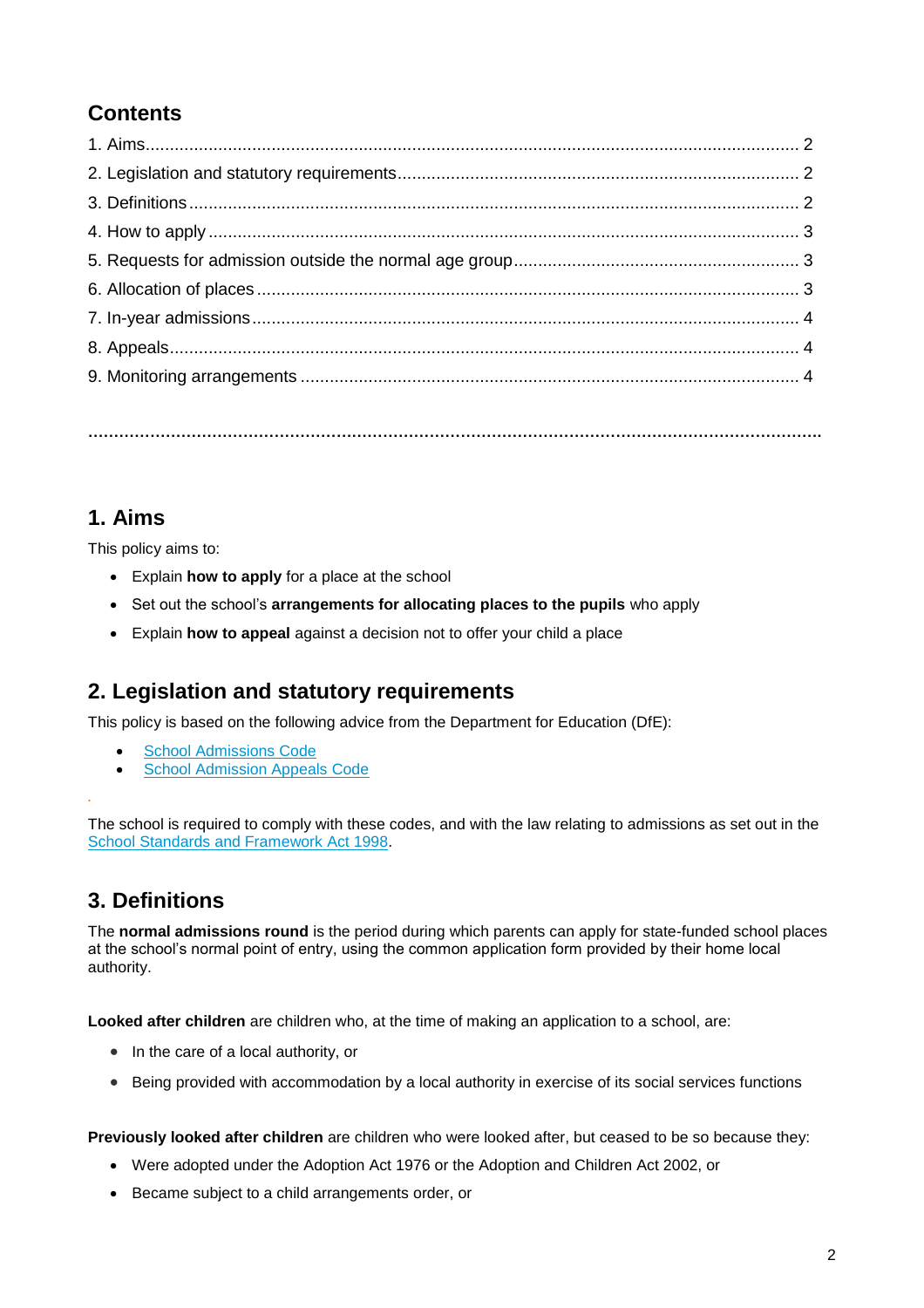Became subject to a special guardianship order

A child reaches **compulsory school age** on the prescribed day following his or her fifth birthday (or on his or her fifth birthday if it falls on a prescribed day). The prescribed days are 31 December, 31 March and 31 August.

### **4. How to apply**

For applications in the normal admissions round you should use the application form provided by Wandsworth Borough Council online at [www.eadmissions.org.uk.](http://www.eadmissions.org.uk/) You can use this form to express your preference for a minimum of 3 state-funded schools, in rank order.

You will receive an offer for a school place directly from your local authority.

Please note pupils already attending our nursery will not transfer automatically into the main school. A separate application must be made for a place in reception.

#### **5. Requests for admission outside the normal age group**

Parents are entitled to request a place for their child outside of their normal age group.

For Nursery admissions please complete a school application form once your child is two years old. The school follows the same admission criteria for nursery as stated in this policy. Admission date will be the term after their third birthday.

Decisions on requests for admission outside the normal age group will be made on the basis of the circumstances of each case and in the best interests of the child concerned. In accordance with the School Admissions Code, this will include taking account of:

- Parents' views
- Information about the child's academic, social and emotional development
- Where relevant, their medical history and the views of a medical professional
- Whether they have previously been educated out of their normal age group
- Whether they may naturally have fallen into a lower age group if it were not for being born prematurely
- The headteacher's views

Wherever possible, requests for admission outside a child's normal age group will be processed as part of the main admissions round. They will be considered on the basis of the admission arrangements laid out in this policy, including the oversubscription criteria listed in section 6. Applications will not be treated as a lower priority if parents have made a request for a child to be admitted outside the normal age group.

Parents will always be informed of the reasons for any decision on the year group a child should be admitted to. Parents do not have a right to appeal if they are offered a place at the school but it is not in their preferred age group.

#### **6. Allocation of places**

#### **6.1 Admission number**

The school has an agreed admission number of 60 pupils for entry in reception.

#### **6.2 Oversubscription criteria**

See admission criteria from Wandsworth – appendix 1